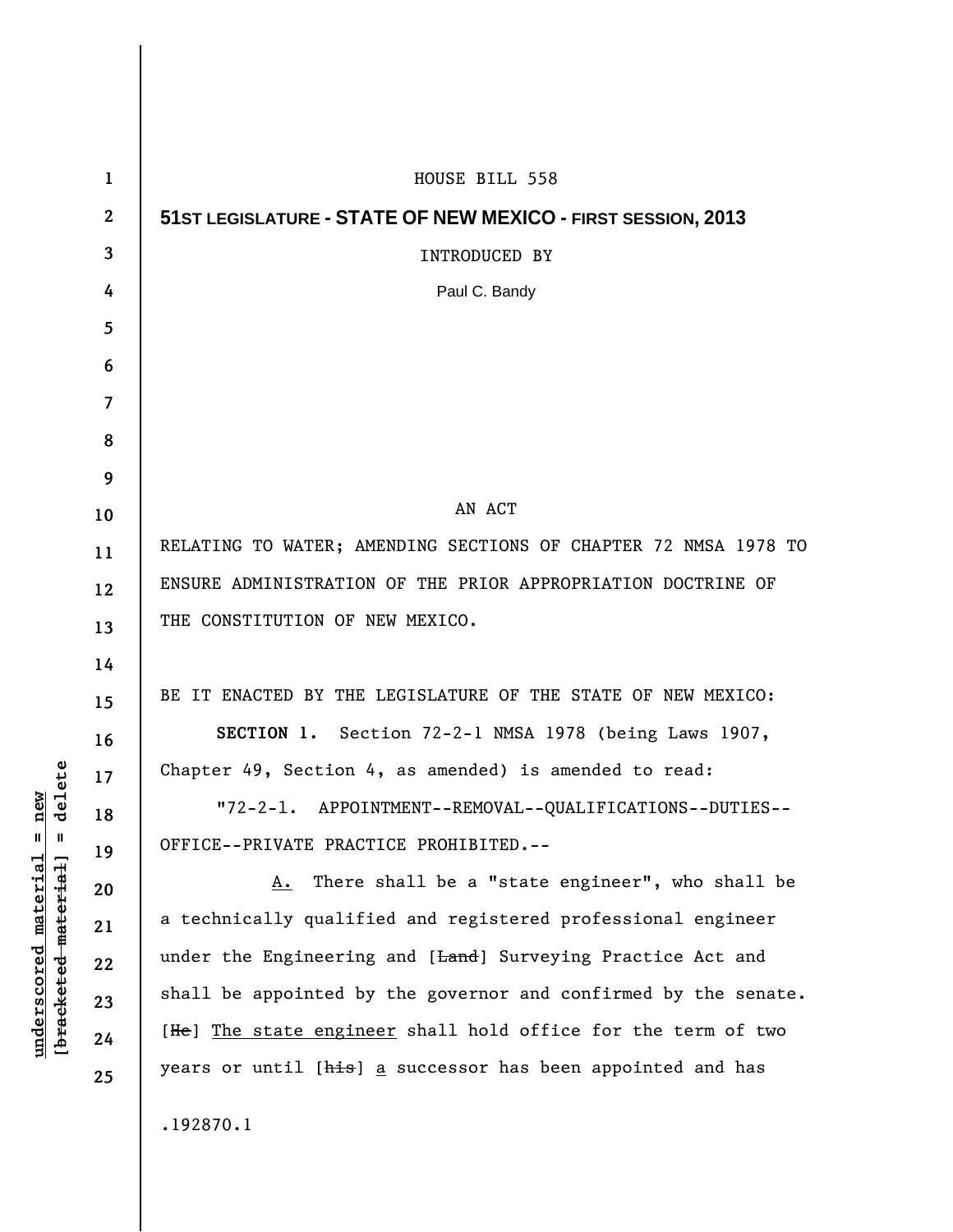qualified. [He] The state engineer is subject to removal only for cause. [He] The state engineer has general supervision of waters of the state and of the measurement, appropriation, distribution thereof and such other duties as required.

**5 6 7 8 9 10 11 12 13 14 15 16 17**  B. The state engineer shall only have the authority to administer water that is either the subject of permits and licenses issued by the office of the state engineer or adjudicated by a court in a manner consistent with the doctrine of prior appropriation under the constitution of New Mexico. The state engineer shall have no adjudicatory authority to determine or alter the legal elements of a water right. The state engineer shall not use the state engineer's authority to extinguish a water right except through the appropriate abandonment or forfeiture proceedings. The state engineer and the employees of the office of the state engineer shall only provide technical support in disputes concerning or adjudicating the waters of the state.

C. The salary of the state engineer shall be set by the governor, and [he] the state engineer shall receive necessary traveling expenses while away from [his] the office of the state engineer in the discharge of official duties pursuant to the provisions of the Per Diem and Mileage Act. The "office of the state engineer" shall be located at the seat of government. [He] The state engineer shall not engage in any private practice."

 $- 2 -$ 

.192870.1

delete **[bracketed material] = delete**  $anderscored material = new$ **underscored material = new**  $\mathbf{I}$ bracketed material

**18** 

**19** 

**20** 

**21** 

**22** 

**23** 

**24** 

**25** 

**1** 

**2** 

**3** 

**4**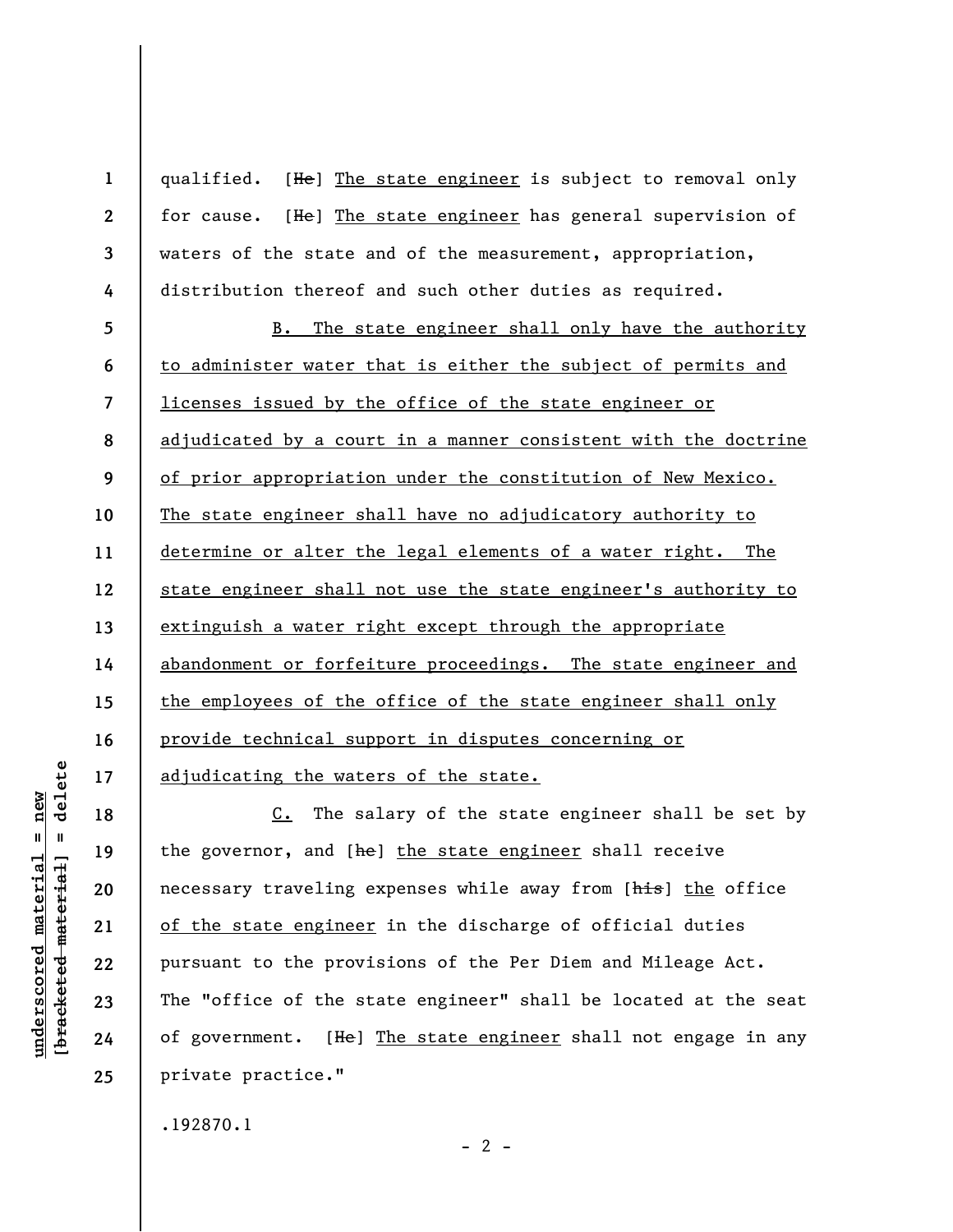**1 2 3 4 5 6 7 8 9 10 11 12 13 14 15 16 17 18 19 20 21 22 23 24 25 SECTION 2.** Section 72-2-9.1 NMSA 1978 (being Laws 2003, Chapter 63, Section 1) is amended to read: "72-2-9.1. PRIORITY ADMINISTRATION--EXPEDITED WATER MARKETING AND LEASING--STATE ENGINEER.-- A. The legislature recognizes that the adjudication process is slow, the need for water administration is urgent, compliance with interstate compacts is imperative and the state engineer [has authority to] shall administer water [allocations] rights in accordance with the water right priorities [recorded with or] adjudicated, licensed, permitted, declared or as otherwise may be made available to the state engineer. B. The state engineer shall adopt rules for priority administration to ensure that authority is exercised: (1) so as not to interfere with a future or pending adjudication; (2) so as to create no  $[\frac{impairment}{)}]$ diminishment of water rights, other than what is required to [enforce priorities] deliver according to priority date; and (3) so as to create no increased net depletions. C. The state engineer shall adopt rules based on the appropriate hydrologic models to promote expedited marketing and leasing of water in  $[t$  hose areas affected by  $\vert$ accordance with priority administration and adjudication. The .192870.1

 $\frac{1}{2}$  bracketed material] = delete **[bracketed material] = delete**  $underscored material = new$ **underscored material = new**

 $-3 -$